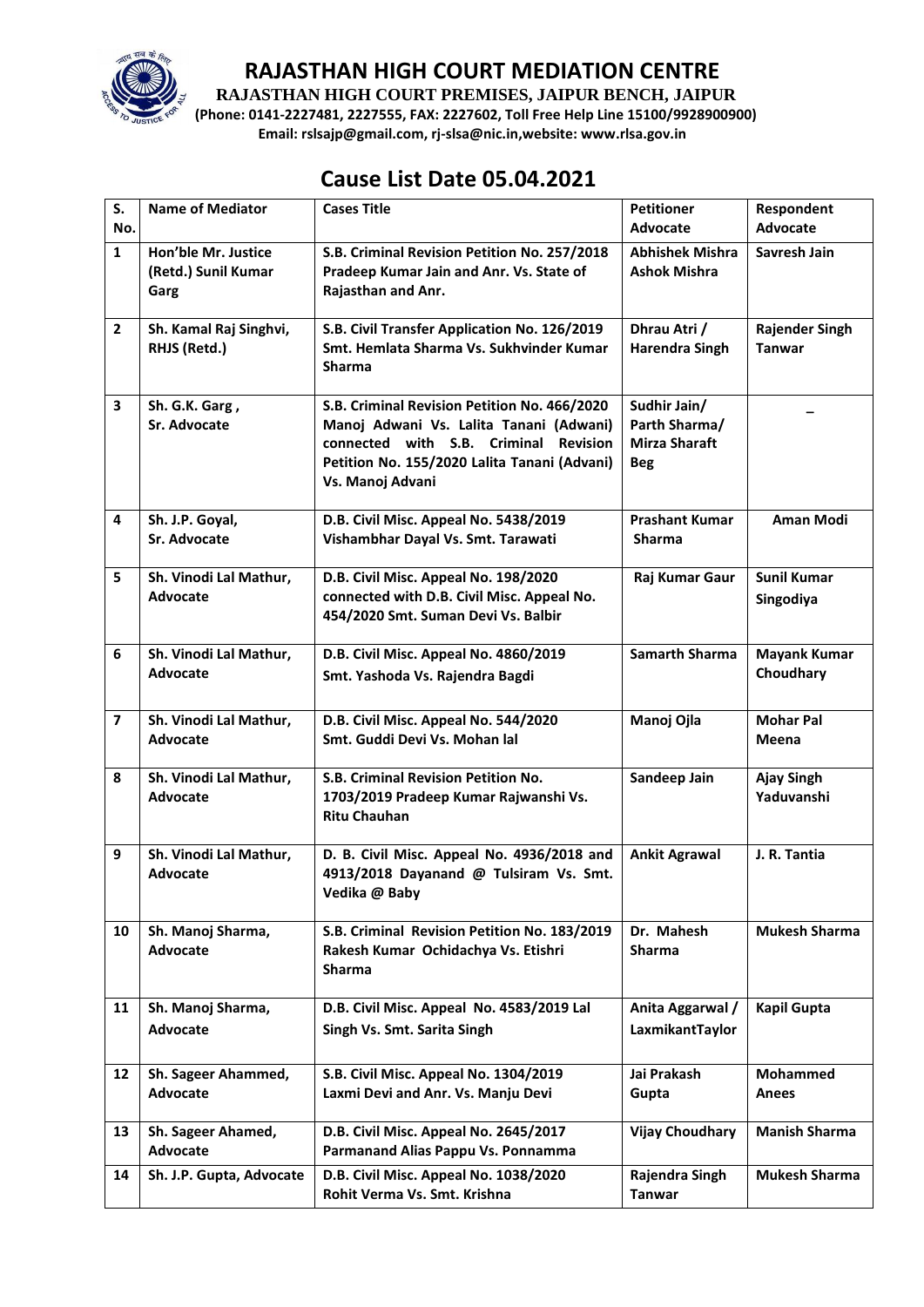

**RAJASTHAN HIGH COURT PREMISES, JAIPUR BENCH, JAIPUR**

**(Phone: 0141-2227481, 2227555, FAX: 2227602, Toll Free Help Line 15100/9928900900) Email: rslsajp@gmail.com, rj-slsa@nic.in,website: www.rlsa.gov.in**

| 15 | Sh. Vikas Jain Advocate                     | <b>D.B.Civil</b><br><b>Miscellaneous</b><br>Appeal<br>No.<br>5139/2019<br>Rekha Saxena V/s Suprabhat                                                  | <b>Harsh Vardhan</b><br><b>Sharma</b>    | M.K. Kaushik                                              |
|----|---------------------------------------------|-------------------------------------------------------------------------------------------------------------------------------------------------------|------------------------------------------|-----------------------------------------------------------|
| 16 | <b>Sh. Arvind Kumar</b><br>Pareek, Advocate | D.B. Civil Misc. Appeal No. 4620/2019<br>Surendra Kumar Vs. Smt. Anju Bhatt                                                                           | <b>Kartar Singh</b>                      | <b>Himmat Singh</b><br><b>Bikarwar</b>                    |
| 17 | <b>Sh. Arvind Kumar</b><br>Pareek, Advocate | D.B. Civil Misc. Appeal No. 893/2019 Jagdish<br>Dadhich Vs Shilpa                                                                                     | Virendra Kumar<br>Dave                   | Sonia Shandilya                                           |
| 18 | Sh. P.K. Kasliwal<br><b>Advocate</b>        | D.B. Civil Misc. Appeal No. 1019/2019<br>Navreet Singh @ Rinku Vs. Smt. Hardeep<br>Kaur                                                               | <b>Mohit Gupta</b>                       | <b>Manu Bhargav</b>                                       |
| 19 | Smt. Alka Bhatnagar,<br><b>Advocate</b>     | D.B. Civil Misc. Appeal No. 828/2018<br>Digamber Singh Vs. Smt. Rajni                                                                                 | <b>Bhupendra</b><br><b>Singh Maderna</b> | <b>Dharam</b><br>Gopal<br>Chaturvedi                      |
| 20 | Sh. Sudesh Bansal,<br><b>Advocate</b>       | D.B. Civil Miscellaneous Appeal No.<br>578/2019 Sumira Devi Vs. Gulab Chand                                                                           | <b>Tarun Jain</b>                        | <b>Vidhut Kumar</b><br>Gupta                              |
| 21 | Sh. Suneet<br>Awasthi, Advocate             | D.B. Civil Misc. Appeal No. 907/2017<br>Vishal Agarwal Vs. Smt. Sakshi Gupta                                                                          | <b>Sudesh Bansal</b>                     | S. N. Kumawat /<br><b>Nawal Kishore</b><br>Saini          |
| 22 | Sh. Suneet Awashti,<br><b>Advocate</b>      | D.B. Civil Misc. Appeal No. 5089/2019 Hari<br>Narayan Lohia Vs Smt. Shakuntala Devi                                                                   | S.R. Surana With<br>Sanjay Yadav         | <b>Vinod Patahak</b>                                      |
| 23 | Ms. Archana Mantri,<br>Advocate             | D.B. Civil Misc. Appeal No. 1166/2020<br>Manish Jaiman Vs. Smt. Meenu @ Chanchal                                                                      | <b>Anoop Pareek</b>                      | <b>Mahesh Chand</b><br>Gautam                             |
| 24 | Sh. Alok Garg,<br><b>Advocate</b>           | S.B. Civil Transfer Application No. 94/2020<br>Anuradha Vs. Sameer Haldani                                                                            | <b>Vivek Goyal</b>                       | Rajneesh Gupta                                            |
| 25 | Sh. Manish Kumawat,<br>Advocate             | S.B. Criminal Bail Cancellation Application<br>No. 98/2019<br>Manju Meena Vs. State of Rajasthan                                                      | <b>Deepak</b><br>Chauhan                 | <b>Ankur Singh</b><br>Tomar /<br>Rajendra Singh<br>Raghav |
| 26 | Sh. Ashwani Chobisa,<br>Advocate            | D.B. Civil Misc. Appeal No. 4843/2019<br>connected with D.B. Civil Misc. Appeal No.<br>4856/2019 Kailash Chand Saini Vs. Smt. Asha<br>Devi            | <b>Vivek Sharma</b>                      | <b>Nawal Singh</b><br><b>Sikarwar</b>                     |
| 27 | Ms. Alka Bhatnagar,<br><b>Advocate</b>      | D.B. Civil Misc. Appeal No. 3487/2019<br>Manoj Kumar Vs. Sunil                                                                                        | <b>Anoop Dhand</b>                       | <b>Ummed Khicher</b>                                      |
| 28 | Sh. Satish Kumar<br>Awasthi, Advocate       | <b>Criminal</b><br>S.B.<br><b>Revision</b><br><b>Petition</b><br>No.<br>2603/2019 Anil Vs. Vandana Yadav @ rachna                                     | Anshuman<br>Saxena                       | Anil Kumar<br>Yadav                                       |
| 29 | Ms. Archana Mantri,<br>Advocate             | D.B. Civil Misc. Appeal No. 4744/2018 Geeta<br>Lodha VS. Dinesh Kumar connected with<br>D.B. Civil Misc. Appeal No. 208/2019                          | <b>Dilip Sinsinwar</b>                   | Dr. Mahesh<br>Sharma                                      |
| 30 | Ms. Anupama<br>Chaturvedi, Advocate         | S.B. Criminal Misc. Bail Application No.<br>11252/2020 Suraj Singh Vs. State of<br>Rajasthan                                                          | Rajneesh Gupta                           | <b>Mahesh Sharma</b>                                      |
| 31 |                                             | <b>Application</b><br>No.<br>152/2020<br><b>PIM</b><br><b>GVC</b><br>Management & Security Services Vs M/s<br>GVK Deoli-Kota Express Way Private Ltd. | Jitendra<br>Mitrucka                     | <b>Ajay Singh</b>                                         |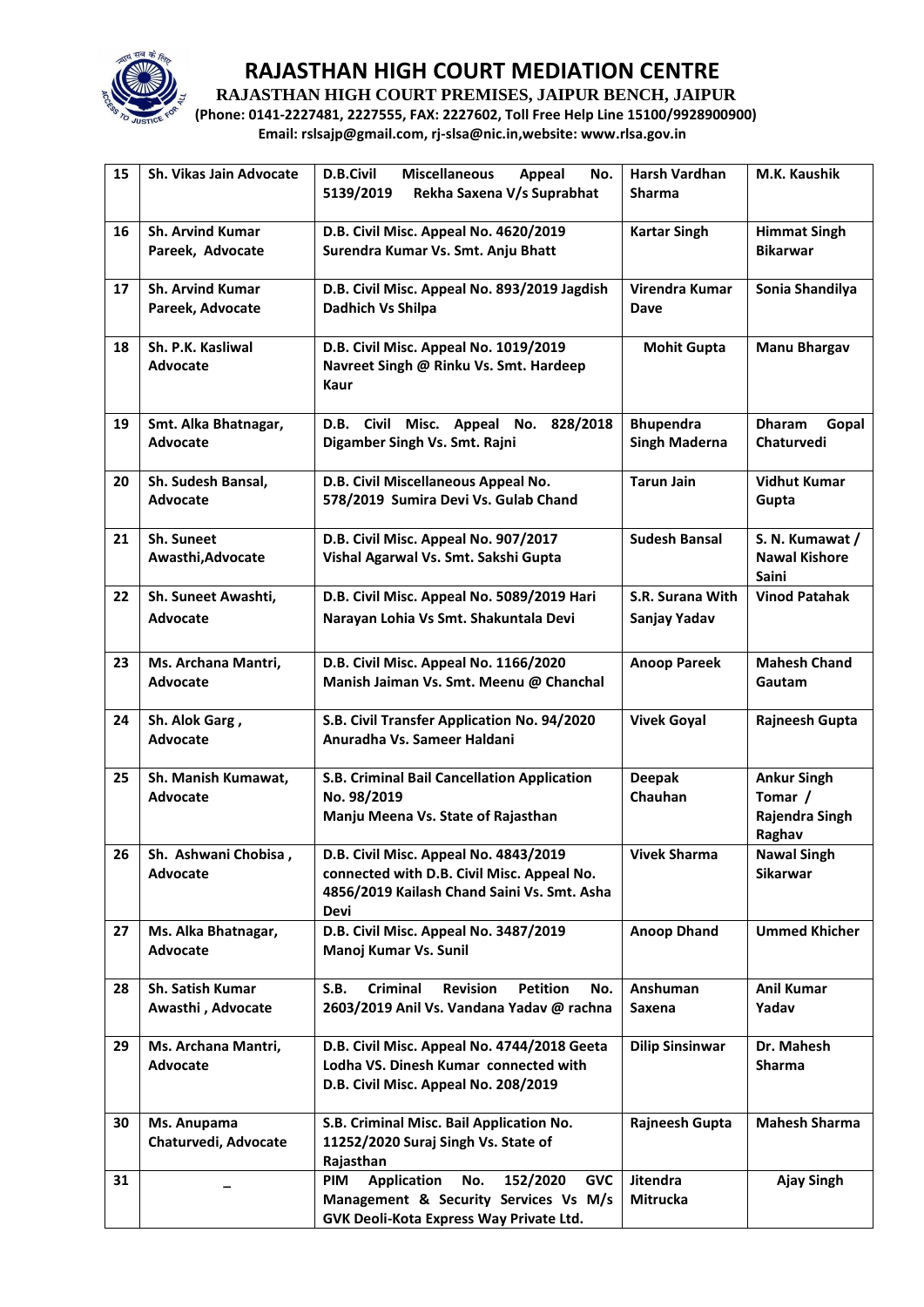

**RAJASTHAN HIGH COURT PREMISES, JAIPUR BENCH, JAIPUR**

**(Phone: 0141-2227481, 2227555, FAX: 2227602, Toll Free Help Line 15100/9928900900) Email: rslsajp@gmail.com, rj-slsa@nic.in,website: www.rlsa.gov.in**

| 32 | Sh. Swaraj Sharma,<br>Advocate      | S.B. Criminal Revision Petition No. 102/2016<br>Raghuveer Singh Vs. Prabhat Kanwar and<br>Ors.      | Sajid Ali                   | Amitabh Jatav                    |
|----|-------------------------------------|-----------------------------------------------------------------------------------------------------|-----------------------------|----------------------------------|
| 33 | Ms. Alka Bhatnagar,<br>Advocate     | S.B. Criminal Revision Petition No. 254/2020<br>Gorky Sharma Vs. Chiti Trivedi                      | <b>Mukesh Pal</b><br>Jadoun | K.N. Sharma                      |
| 34 | Ms. Anupama<br>Chaturvedi, Advocate | S.B. Criminal Bail Cancellation Application<br>No. 27/2021 Simran Sharma Vs. State of<br>Rajasthan  | Kapil Bardhar               | <b>Bhuwnesh</b><br><b>Sharma</b> |
| 35 | Sh. J.P. Gupta, Advocate            | D.B. Civil Misc. Appeal No. 551/2021<br>Smt. Mamta Gupta Vs. Pawan Gupta                            | P.S. Rajawat                | R.K. Daga                        |
| 36 |                                     | PIM Application No. 156/2020<br>Sanjay Phophalia Vs. Gordhan Das<br>Maheshwari                      | Sh. Alok Garg               | Nikhil Jain                      |
| 37 |                                     | PIM Application No. 03/2021<br>Canara Bank Vs. M/s Shree Paras Packing<br>Solution Pyt. Ltd. & Anr. | <b>Alok Garg</b>            |                                  |
| 38 |                                     | PIM Application No. 37/2021<br>Canara Bank Vs. M/s Hardcore Fitness Cuts<br>and Curves              | <b>Alok Garg</b>            |                                  |

**Learned Advocates are requested to get such matters referred to Mediation Centre, which in their opinion can be mutually settled by the parties on persuasion by trained Mediators, especially the matters arising out of matrimonial/ family disputes – divorce petitions, maintenance, custody of children, suit for injunction and/or declaration, partition, specific performance, recovery of possession, money suits, disputes between the landlord and tenant, Negotiable Instruments Act, Company matters and the matters of like nature. Learned Advocates may also provide the list of such cases to the Registrar (Judicial) Hon'ble Rajasthan High Court, Bench at Jaipur.** 

 **By Order** 

 **Special Secretary (Mediation & Arbitration) Rajasthan State Legal Services Authority** ا **Jaipur** کار است که از این است که از این است که از این است که از این است که از این است که از این است که از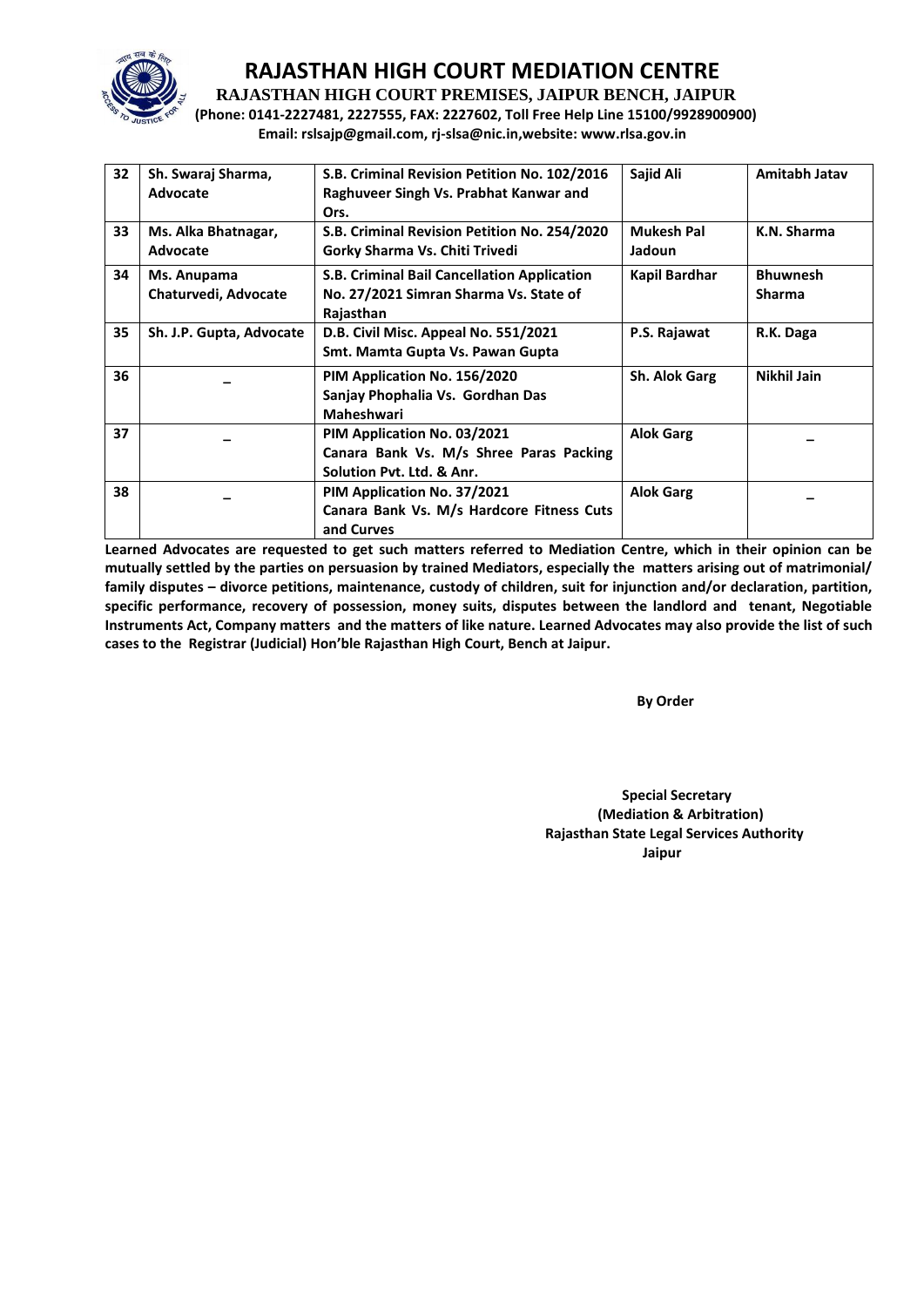

**RAJASTHAN HIGH COURT PREMISES, JAIPUR BENCH, JAIPUR**

**(Phone: 0141-2227481, 2227555, FAX: 2227602, Toll Free Help Line 15100/9928900900) Email: rslsajp@gmail.com, rj-slsa@nic.in,website: www.rlsa.gov.in**

## **Cause List Date 06.04.2021**

| S.<br>No.               | <b>Name of Mediator</b>               | <b>Cases Title</b>                                                                                                                                          | <b>Petitioner</b><br>Advocate                     | Respondent<br><b>Advocate</b>                  |
|-------------------------|---------------------------------------|-------------------------------------------------------------------------------------------------------------------------------------------------------------|---------------------------------------------------|------------------------------------------------|
|                         |                                       |                                                                                                                                                             |                                                   |                                                |
| $\mathbf{1}$            | Sh. A.R. Patwardhan,<br>RHJS (Retd.)  | S.B. Civil Transfer Application No. 100/2019<br>Preti Bala Sharma Vs. Mahesh Kumar<br><b>Sharma</b>                                                         | <b>Madhumita</b>                                  | M.S. Raghav                                    |
| $\overline{2}$          | Sh. D.P.Sharma,<br>RHJS (Retd.)       | S.B. Criminal Miscellaneous (Petition) No.<br>5578/2020 Harpreet Singh S/o Ajeb Singh Vs.<br><b>State of Rajasthan</b>                                      | <b>Amit Jindal</b>                                | <b>Sudhir Jain</b>                             |
| 3                       | Sh. Manoj Sharma,<br><b>Advocate</b>  | D.B.Miscellaneous Appeal No. 921/2017<br>Shri Gaurav Gautam V/s Smt. Supriya<br><b>Sharma</b>                                                               | Rajneesh Gupta                                    | <b>Manish Sharma</b>                           |
| 4                       | Sh. Manoj Sharma,<br><b>Advocate</b>  | S. B. Civil Misc. Appeal No. 3714/2014<br>Smt. Phoolwati Devi & Ors. Vs. Mohammad<br><b>Shamshad &amp; Ors.</b>                                             | <b>Vikram Singh</b>                               | <b>Rizwan Ahmed</b>                            |
| 5                       | Sh. Manoj Sharma,<br><b>Advocate</b>  | S.B. Criminal Revision Petition No.<br>2655/2019 Surya Prakash Vs. Rama Verma<br>connected with S.B. Criminal Misc. Petition<br>No. 7270/2019               | <b>Pawer Kumar</b><br>Verma                       | <b>Gajveer Singh</b><br>Rajawat                |
| 6                       | Ms. Raj Sharma,<br><b>Advocate</b>    | D.B. Civil First Appeal No. 1164/2019<br>M/s Shekhawati Heritage Hotels And Resorts<br>Pvt Ltd & Anr. Vs. M/s Ratan Das Gupta And<br>Company                | <b>Ankit Totuka</b>                               | <b>Rahul Agarwal</b>                           |
| $\overline{\mathbf{z}}$ | Sh. Vikas Jain<br>Advocate            | D.B. Civil Misc. Appeal No. 3038/2019<br>Smt. Urvashi Agarwal Vs. Abhay Agarwal                                                                             | <b>Ram Babu</b><br><b>Khandelwal</b>              | <b>Harendra Singh</b><br>/ Rajesh<br>Choudhary |
| 8                       | Sh. Shashi Bhusan<br>Gupta, Advocate  | D.B. Civil Misc. Appeal No. 5136/2019 Ram<br>Sahai Kushwah Vs Mamta Kushwah                                                                                 | Manoj Kumar<br><b>Bhardwaj</b>                    | Jai<br><b>Prakash</b><br>Gupta                 |
| 9                       | Sh. Sudesh Bansal,<br><b>Advocate</b> | D.B. Civil Misc. Appeal No. 4205/2018<br>Tarachand S/o Shri Narayanlal Vs. Smt.<br>Maya Devi W/o Tarachand D/o Shri<br><b>Ramkishore Khandelwal</b>         | Sanjay Kumar<br>Singhal                           | <b>Anil Agarwal</b><br><b>Govind Sharma</b>    |
| 10                      | Ms. Anita Agarwal,<br><b>Advocate</b> | D.B. Civil Misc. Appeal No. 3066/2018<br>Shalu Gupta W/o Shri Rajeev Gupta D/o Shri<br>Narendra Kumar Khullar Vs. Rajeev Gupta<br>S/o Late Shri R. K. Gupta | Ajeet Kumar<br>Bhandari /<br><b>Atul Bhardwaj</b> | Chandra<br><b>Shekhar</b>                      |
| 11                      | Sh. Swaraj Sharma<br><b>Advocate</b>  | S.B. Civil Second Appeal No. 361/2008<br>connected with S.B. Civil Second Appeal No.<br>363/2008<br><b>Babu Lal Vs. Chetram</b>                             | Sangeeta<br><b>Sharma</b>                         | Anil Jain                                      |
| 12                      | Sh. Swaraj Sharma,<br><b>Advocate</b> | D.B. Civil Misc. Appeal No. 3181/2017<br>Bhupendra Kumar Saini Vs. Smt. Anjali<br><b>Sharma</b>                                                             | Priya Rastogi                                     | <b>Vinod Pathak</b>                            |
| 13                      | Sh. Vikas Jain,<br><b>Advocate</b>    | S.B. Civil Transfer Application No. 742/2017<br>Majid Khan Vs. Mijjaj and Anr.                                                                              | Kapil Gupta                                       | L.L. Gupta                                     |
| 14                      | Sh. Shashi Bhushan<br>Gupta, Advocate | S.B. Civil Transfer Application No. 211/2019<br>Asha Liwariya Vs. Gajendra                                                                                  | Saurabh Jain                                      | <b>Manak Chand</b><br><b>Jain</b>              |
| 15                      | Sh. Ravi Bhojak,<br>Advocate          | D.B.Civil Miscelaneous Appeal No.<br>Smt. Indra Devi Lakshkar V/s<br>6485/2019<br>Lakhan Lal Lakshkar                                                       | L.M. Bhardwaj                                     | <b>Sageer Ahmed</b>                            |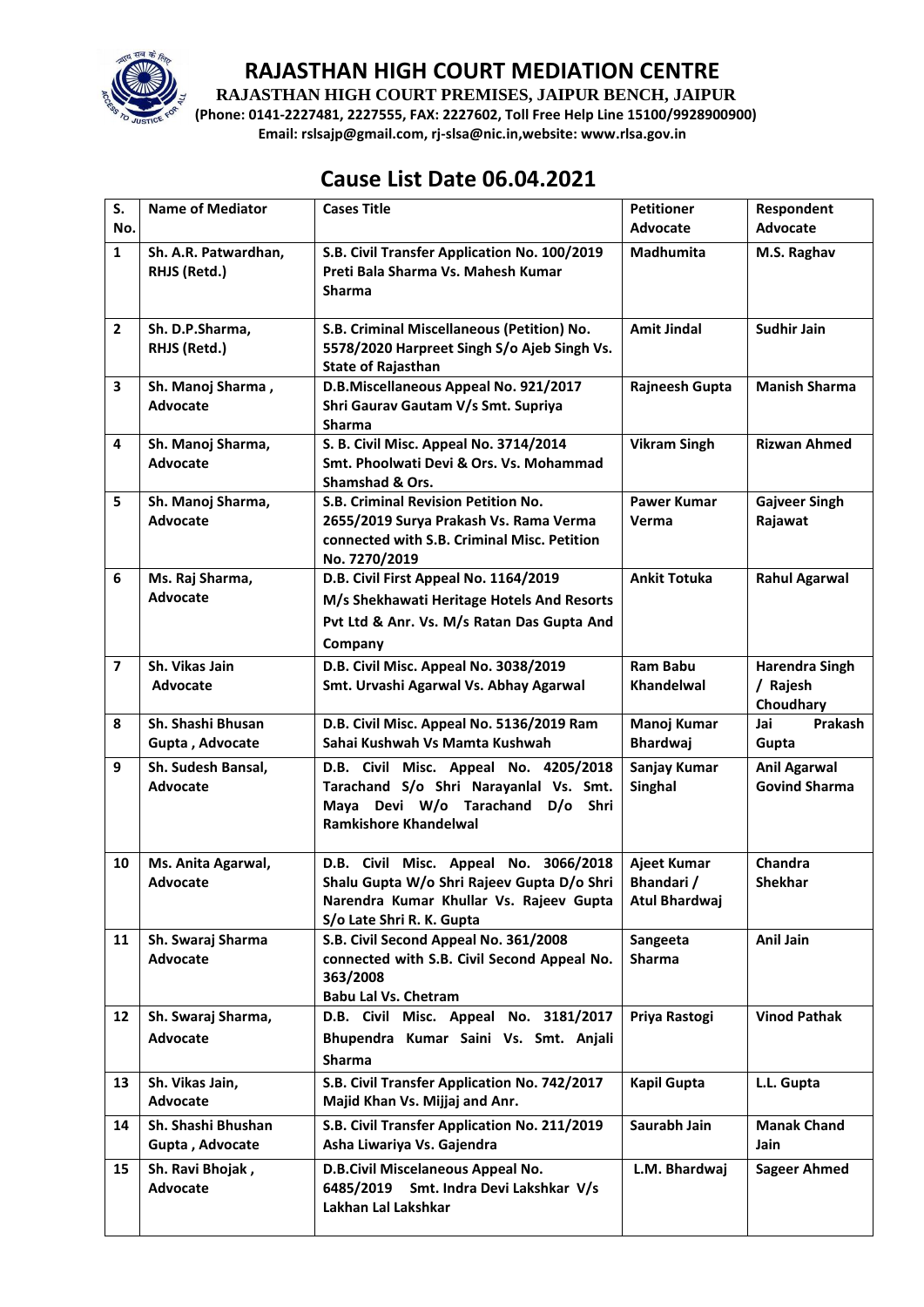

**RAJASTHAN HIGH COURT PREMISES, JAIPUR BENCH, JAIPUR**

**(Phone: 0141-2227481, 2227555, FAX: 2227602, Toll Free Help Line 15100/9928900900) Email: rslsajp@gmail.com, rj-slsa@nic.in,website: www.rlsa.gov.in**

| 16 | Smt. Sumati Bishnoi,<br>Advocate | S.B. Civil Transfer Application No. 74/2020<br>Smt. Varsha Verma Vs. Anil Kumar Nirwan                    | T.C. Vyas                           |                                    |
|----|----------------------------------|-----------------------------------------------------------------------------------------------------------|-------------------------------------|------------------------------------|
| 17 | Ms. Archana Mantri,<br>Advocate  | D.B. Civil Misc. Appeal No. 10/2018<br>Shashikant Kothiyal Vs. Smt. Rajshri Kothiyal                      | <b>Vikas Kabra</b>                  | Deepak Sidh<br>Harshita Sharma     |
| 18 |                                  | PIM Application No. 60/2020 Mrs. Sharda<br>Falor & Ors. Vs. Bajrang Lal Pareek                            | Sukriti Kasliwal                    | Ajay Gupta                         |
| 19 |                                  | PIM Application No. 151/2020<br>Shri Vaibhay Meta Cast Private Limited Vs.<br><b>Balaji Stone Crusher</b> | <b>Anand Sharma</b>                 | <b>Virendra Singh</b><br>Choudhary |
| 20 |                                  | PIM Application No. 06/2021<br><b>Strider Ventures Vs. Cyale Technology Pvt.</b><br>Ltd.                  | <b>Nitesh</b><br><b>Shrivastava</b> | Keshav<br>Chaturvedi               |
| 21 |                                  | PIM Application No. 05/2021<br>Vasibala Ventures Pvt. Ltd. Vs. Cyale<br><b>Technology Pvt. Ltd.</b>       | <b>Nitesh</b><br><b>Shrivastava</b> | Keshav<br>Chaturvedi               |
| 22 |                                  | PIM Application No. 95/2020<br>M/s Rudradham Buildcom Developers Vs.<br>M/s Across Engitech Pvt. Ltd.     | <b>Gunjan Pathak</b>                | Sandeep<br><b>Beniwal</b>          |
| 23 |                                  | PIM Application No. 55/2021<br>State Bank of India Vs. M/s Apsara Creation                                | <b>Jayant Vaze</b><br>Jaipuria      |                                    |
| 24 |                                  | PIM Application No. 54/2021<br>State Bank of India Vs. M/s Shree Shyam<br><b>Bangels</b>                  | <b>Jayant Vaze</b><br>Jaipuria      |                                    |
| 25 |                                  | PIM Application No. 56/2021<br>State Bank of India Vs. M/s Uthaan                                         | <b>Jayant Vaze</b><br>Jaipuria      |                                    |

**Learned Advocates are requested to get such matters referred to Mediation Centre, which in their opinion can be mutually settled by the parties on persuasion by trained Mediators, especially the matters arising out of matrimonial/ family disputes – divorce petitions, maintenance, custody of children, suit for injunction and/or declaration, partition, specific performance, recovery of possession, money suits, disputes between the landlord and tenant, Negotiable Instruments Act, Company matters and the matters of like nature. Learned Advocates may also provide the list of such cases to the Registrar (Judicial) Hon'ble Rajasthan High Court, Bench at Jaipur.** 

**By Order** 

 **Special Secretary (Mediation & Arbitration) Rajasthan State Legal Services Authority Jaipur**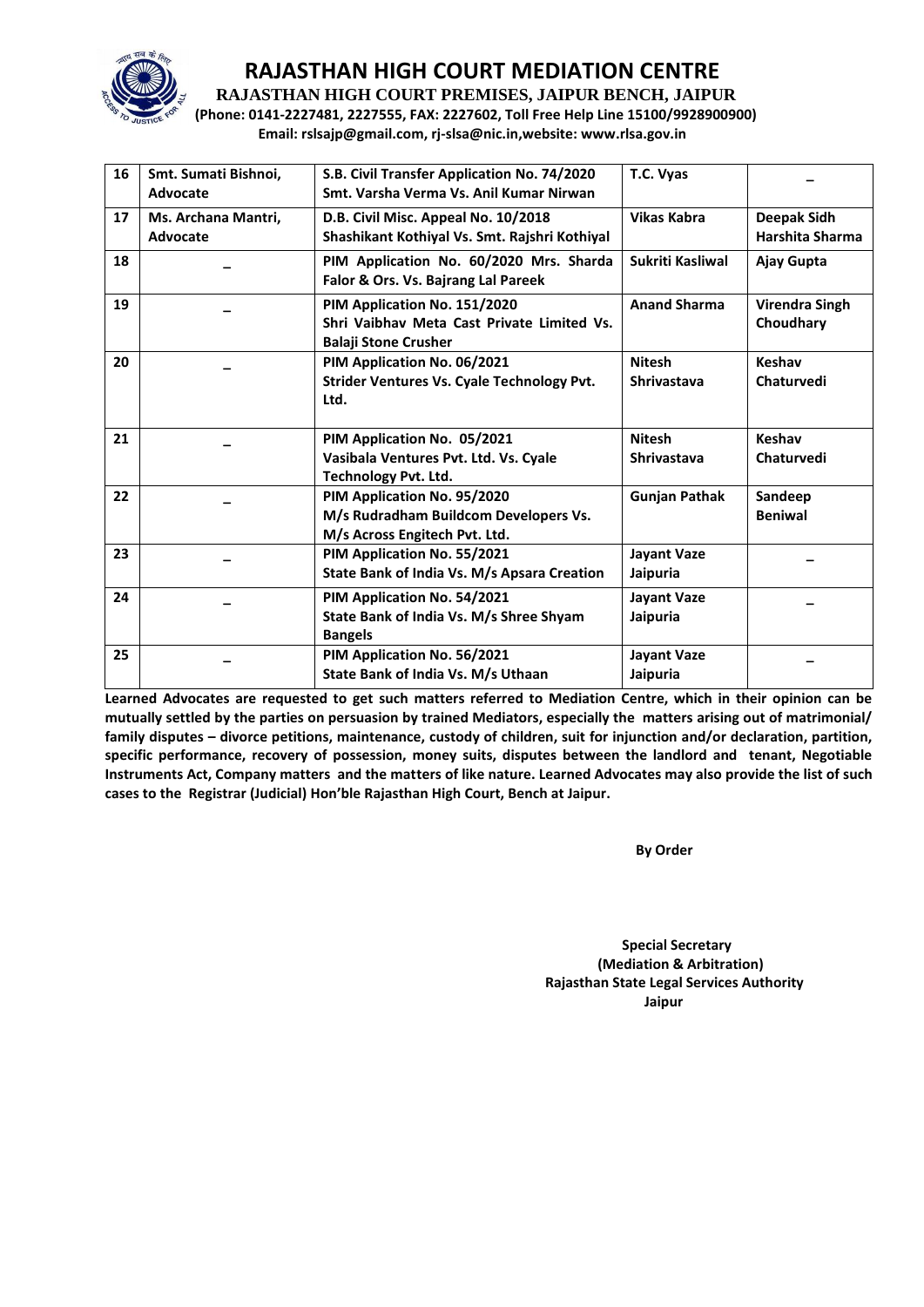

**RAJASTHAN HIGH COURT PREMISES, JAIPUR BENCH, JAIPUR**

**(Phone: 0141-2227481, 2227555, FAX: 2227602, Toll Free Help Line 15100/9928900900) Email: rslsajp@gmail.com, rj-slsa@nic.in,website: www.rlsa.gov.in**

## **Cause List Date 07.04.2021**

| S.             | <b>Name of Mediator</b>                                         | <b>Cases Title</b>                                                                                                                                                                                                                                                   | <b>Petitioner</b>                                         | Respondent                                  |
|----------------|-----------------------------------------------------------------|----------------------------------------------------------------------------------------------------------------------------------------------------------------------------------------------------------------------------------------------------------------------|-----------------------------------------------------------|---------------------------------------------|
| No.            |                                                                 |                                                                                                                                                                                                                                                                      | Advocate                                                  | Advocate                                    |
| $\mathbf{1}$   | Hon'ble Mr. Justice<br>(Retd.) Sunil Kumar<br>Garg              | S.B. Civil Writ Petition No. 19081/2019<br>Abdul Rehman & Ors. Vs. Anjuman Islamia<br>Committee & Ors. Connected with S.B. Cr.<br>Misc. Petition No. 19082/2019, 19087/2019,<br>19096/2019, 19091/2019, 19092/2019                                                   | <b>Tanveer Ahmad</b>                                      | <b>Dharmendra</b><br><b>Kumar Srivastav</b> |
| $\overline{2}$ | Hon'ble Mr. Justice<br>(Retd.) Sunil Kumar<br>Garg              | S.B. Civil Writ Petition No. 6927/2019 Harish<br>Alias Pintu Vs. Shanti Bai                                                                                                                                                                                          | <b>Deepak Pareek</b>                                      | <b>Amit Dadhich</b>                         |
| 3              | Hon'ble Mr. Justice<br>(Retd.) Sunil Kumar<br>Garg              | S.B. Criminal Revision Petition No. 339/2019<br>Chandra Prakash Sharma Vs. Pooja Sharma                                                                                                                                                                              | Hari Krishna<br><b>Sharma</b>                             | <b>Arvind Kumar</b><br><b>Sharma</b>        |
| 4              | Hon'ble Mr. Justice<br>(Retd.) Prashant Kumar<br><b>Agarwal</b> | PIM Application No. 158/2020<br>Bank of India Vs. M/s Om Saheb Enterprises                                                                                                                                                                                           | Ajay Shukla                                               | <b>Nirmal Kumar</b>                         |
| 5              | Hon'ble Mr. Justice<br>(Retd.) Prashant Kumar<br><b>Agarwal</b> | PIM Application No. 86/2020 Pelikan Dossier<br>Pvt. Ltd. Vs. Autolite (India) Ltd. & Anr.                                                                                                                                                                            | <b>Anand Sharma</b>                                       | <b>Virendra Singh</b><br>Rathore            |
| 6              | Sh. Mohammad Hanif,<br>RHJS (Retd.)                             | D.B. Civil Misc. Appeal No. 1109/2019 Smt.<br>Manjulata Gupta Vs. Raju Gupta                                                                                                                                                                                         | Hari Krishana<br>Sharma                                   | <b>Anil Kumar</b><br>Yadav                  |
| $\overline{7}$ | Sh. Mohammad Hanif<br>RHJS (Retd.)                              | S.B. Civil Second Appeal No. 530/2018<br>Mahendra & Anr. Vs. Neeraj Sharma & Anr.                                                                                                                                                                                    | J.K.<br>Moochandani                                       | <b>Tribhuvan</b><br>Narayan Singh           |
| 8              | Sh. Mohammad Hanif,<br>RHJS (Retd.)                             | D.B. Civil Miscellaneous Appeal No.<br>3572/2019 Smt. Shobha Chandrawat & Anr.<br><b>Vs Chetan Prakash</b>                                                                                                                                                           | <b>Mukesh Sharma</b>                                      | Sajid Ali                                   |
| 9              | Sh. J.P. Goyal,<br>Sr. Advocate                                 | S.B. Civil Writ Petition No. 16016/2018<br>Mukesh Vs. Durga                                                                                                                                                                                                          | Laxmikant<br><b>Sharma</b>                                | <b>Mohit Gupta</b>                          |
| 10             | Sh. J.P. Goyal,<br>Sr. Advocate                                 | S.B. Civil Misc. Appeal No. 4868/2018 Smt.<br>Sunita Vs. Mukesh Sharma                                                                                                                                                                                               | Vijayant Nirwan                                           | <b>Nikhil Sharma</b>                        |
| 11             | Sh. N. K. Maloo,<br>Sr. Advocate                                | <b>Miscellaneous</b><br>Civil<br>D.B.<br>Appeal<br>No.<br>3005/2019<br>Prashant Sharma Vs Smt. Yogesh Kumari                                                                                                                                                         | Ganesh Gupta/<br><b>Shailesh Prakash</b><br><b>Sharma</b> | <b>Samarth Sharma</b>                       |
| 12             | Sh. G.K. Garg,<br>Sr. Advocate                                  | <b>Civil</b><br><b>Miscellaneous</b><br>D.B.<br>Appeal<br>No.<br>154/2012 Sunil Kumar Gupta Vs Smt. Vijay<br>Laxmi Gupta Alias Rekha                                                                                                                                 | <b>Sunil Tyagi</b>                                        | Dheeraj Tripathi                            |
| 13             | Smt. Kamla Jain,<br>Advocate                                    | D.B. Civil Misc. Appeal No. 1938/2020<br>Jagdish Prasad Sharma Vs. Smt. Seema                                                                                                                                                                                        | <b>Mohit</b><br>Khandelwal                                | <b>Anshul Sharma</b>                        |
| 14             | Smt. Kamla Jain,<br><b>Advocate</b>                             | D.B. Civil Contempt Petition No. 597/2020<br>Smt. Neha Soni Vs. Naveen Kumar<br>connected with D.B. Civil Misc. Appeal no.<br>4356/2018 Smt. Neha Soni Vs. Naveen<br>Kumar Soni & D.B. Civil Misc. Appeal No.<br>4357/2018 Smt. Neha Soni Vs. Naveen<br><b>Kumar</b> | D.D. Khandelwal                                           | Saransh Saini                               |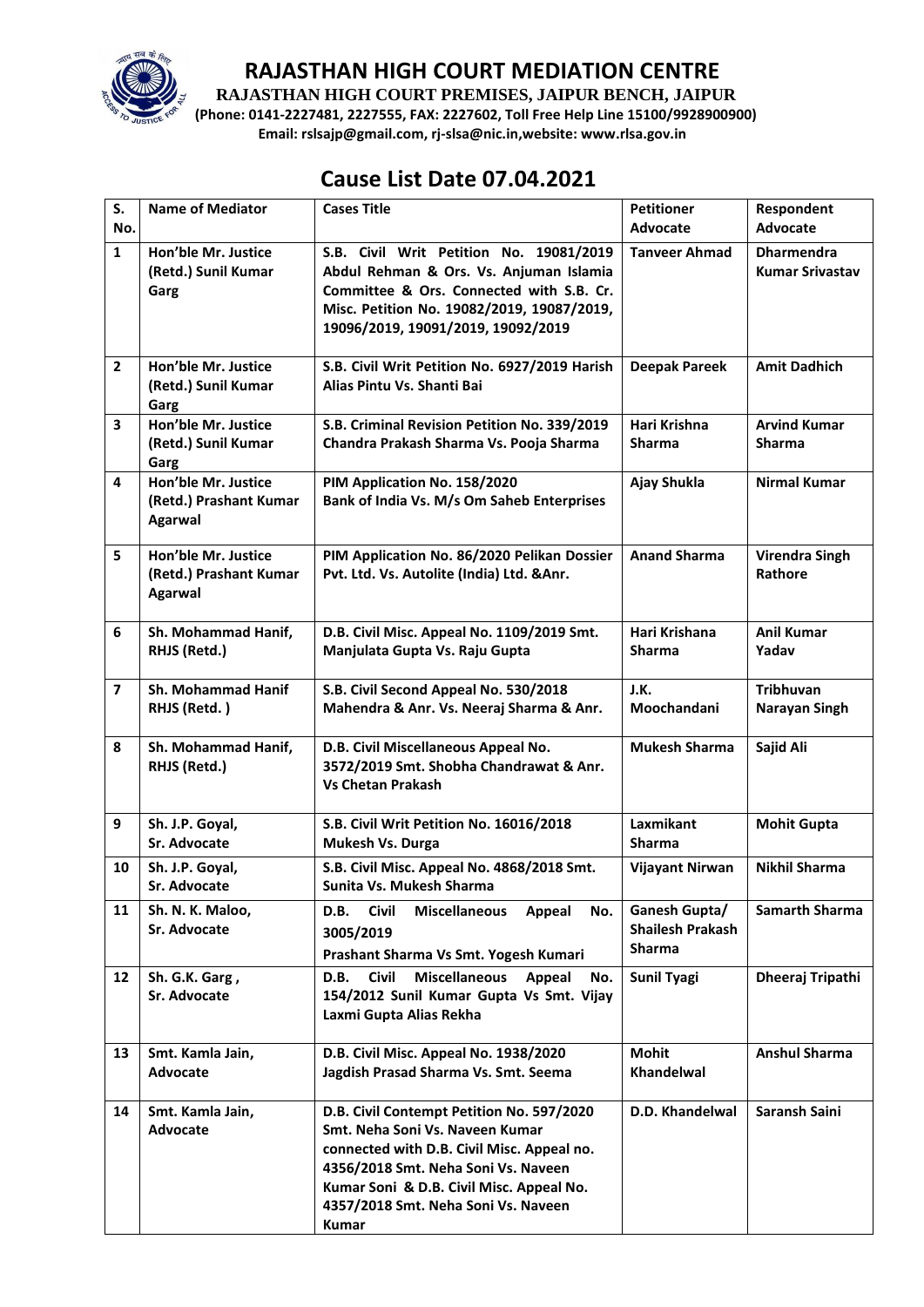

**RAJASTHAN HIGH COURT PREMISES, JAIPUR BENCH, JAIPUR**

**(Phone: 0141-2227481, 2227555, FAX: 2227602, Toll Free Help Line 15100/9928900900) Email: rslsajp@gmail.com, rj-slsa@nic.in,website: www.rlsa.gov.in**

| 15 | Smt. Kamla Jain,<br>Advocate                 | D.B. Civil Misc. Appeal No. 4062/2019<br>Narottamsharma Vs. Smt. Anita Sharma<br><b>Alias Nikki</b>                                                                     | Vishnu Shankar<br>Badaya,<br><b>SumatiBishnoi</b> | <b>Rahul Tiwari</b>                          |
|----|----------------------------------------------|-------------------------------------------------------------------------------------------------------------------------------------------------------------------------|---------------------------------------------------|----------------------------------------------|
| 16 | Sh. Manish Kumawat,<br>Advocate              | D.B. Civil Miscellaneous Appeal No.<br>3407/2019 Amzad Khan Vs. Soniya Khan                                                                                             | <b>Syed Sadat Ali</b>                             | Naqvi Sehban<br>Najib Sahiba                 |
| 17 | Sh. Manish Kumawat,<br>Advocate              | S.B. Civil Second Appeal No. 32/2011<br>Goverdhan & Anr. Vs. Thakur Sajjan Singh<br>& Anr.                                                                              | M.M. Ranjan                                       | Mohmood<br><b>Khalid</b>                     |
| 18 | Sh. Manish Kumawat,<br><b>Advocate</b>       | D.B.Civil Miscellaneous Appeal No. 415/2020<br>Chandra Prakash V/s Sangeeta Chhawani                                                                                    | <b>Hemant Taylor</b>                              | <b>Sudhir Jain</b>                           |
| 19 | Sh. Ankur Rastogi,<br><b>Advocate</b>        | D.B. Civil Misc. Appeal No. 4165/2011<br>Kalpana Jain Vs. Sonu Jain                                                                                                     | Rajendra Prasad<br><b>Sharma</b>                  | <b>Alok Chaturvedi</b>                       |
| 20 | Sh. Sudesh Bansal,<br>Advocate               | D.B. Civil Misc. Appeal No. 2274/2017<br>connected with D.B. Civil Misc. Appeal No.<br>2282/2017 Mangi Lal Meghwal Vs. Smt.<br>Santosh Kumari and Anr.                  | <b>Namish Nigotia</b>                             | Sajid Ali                                    |
| 21 | Sh. Vikas Jain<br><b>Advocate</b>            | D.B. Civil Misc. Appeal No. 1168/2020<br>Harish Sehgal Vs. Smt. Jyoti                                                                                                   | <b>Samarth Sharma</b>                             | Ajay Sharma /<br>Ms. Shilpa<br><b>Sharma</b> |
| 22 | Sh. P. K. Kasliwal,<br>Advocate              | D.B. Civil Misc. Appeal No. 5710/2017<br>Pankaj Sahal Vs. Smt. Kavita Sharma                                                                                            | <b>Moomal</b><br>Rathore/ Ashvin<br>Garg          | Anuroop Singhi                               |
| 23 | Sh. Vikas Jain,<br><b>Advocate</b>           | S.B. Criminal Misc. Bail Application No.<br>6627/2020 Ranvir Singh Vs. State of<br>Rajasthan                                                                            | <b>Swadeep Singh</b><br>Hora                      | L.N. Kapoor                                  |
| 24 | Sh. Vikas Jain,<br>Advocate                  | D.B. Civil Misc. Appeal No. 5822/2019 Rekha<br>Sharma Vs. Mahesh Sharma                                                                                                 | Prashant<br><b>Sharma</b>                         | Raunak /<br><b>Phool Singh</b>               |
| 25 | Sh. Ajay Kumar Bajpai,<br>Advocate           | D.B. C.M.A. No. 753/2019 Anil Pareek Vs.<br><b>Smt. Jyoti Pareek</b>                                                                                                    | <b>Vijay Dutt</b><br><b>Sharma</b>                | Narendra Kumar<br>Mishra                     |
| 26 | Sh. Hari Kishan Sharma,<br>Advocate          | S.B. Criminal Misc. Bail Application No.<br>2636/2021<br>Ashish & Anr. Vs. State of Rajasthan                                                                           | Sushma Verma                                      | Pankaj Gupta                                 |
| 27 | Sh. Ashwani Chobisa,<br>Advocate             | <b>Civil</b><br>Misc.<br>D.B.<br>Stay Application<br>No.<br>3337/2019 D.B.Civil Miscelaneous Appeal<br>No. 4082/2019<br>Vijay Singh Rathore V/s<br>Smt. Krishna Chauhan | R.B. Mathur,<br><b>Nikhil Simlote</b>             | Rajneesh Gupta<br><b>Rahul Sharma</b>        |
| 28 | Sh. S.P. Mathur,<br>Advocate                 | D.B. C.M.A No. 547/2020 Rohit Tekdiwal Vs.<br>Smt. Shikha Alias Deepshikha Singhania                                                                                    | Rishi Raj<br>Maheshwari                           | <b>Purvi Mathur</b>                          |
| 29 | <b>Sh. Satish Kumar</b><br>Awasthi, Advocate | D.B. Civil Misc. Appeal No. 2342/2018<br>Sohan Lal Vs. Indu Devi                                                                                                        | Pradeep<br>Kalwania                               | <b>Amit Singh</b><br>Shekhawat               |
| 30 |                                              | PIM Application No. 130/2020 M/s Yadav&<br>Company Vs. The State of Rajasthan & Anr.                                                                                    | Sanjog Kamal<br>Sharma                            | Aditya Sharma/<br><b>Vinod Gupta</b>         |